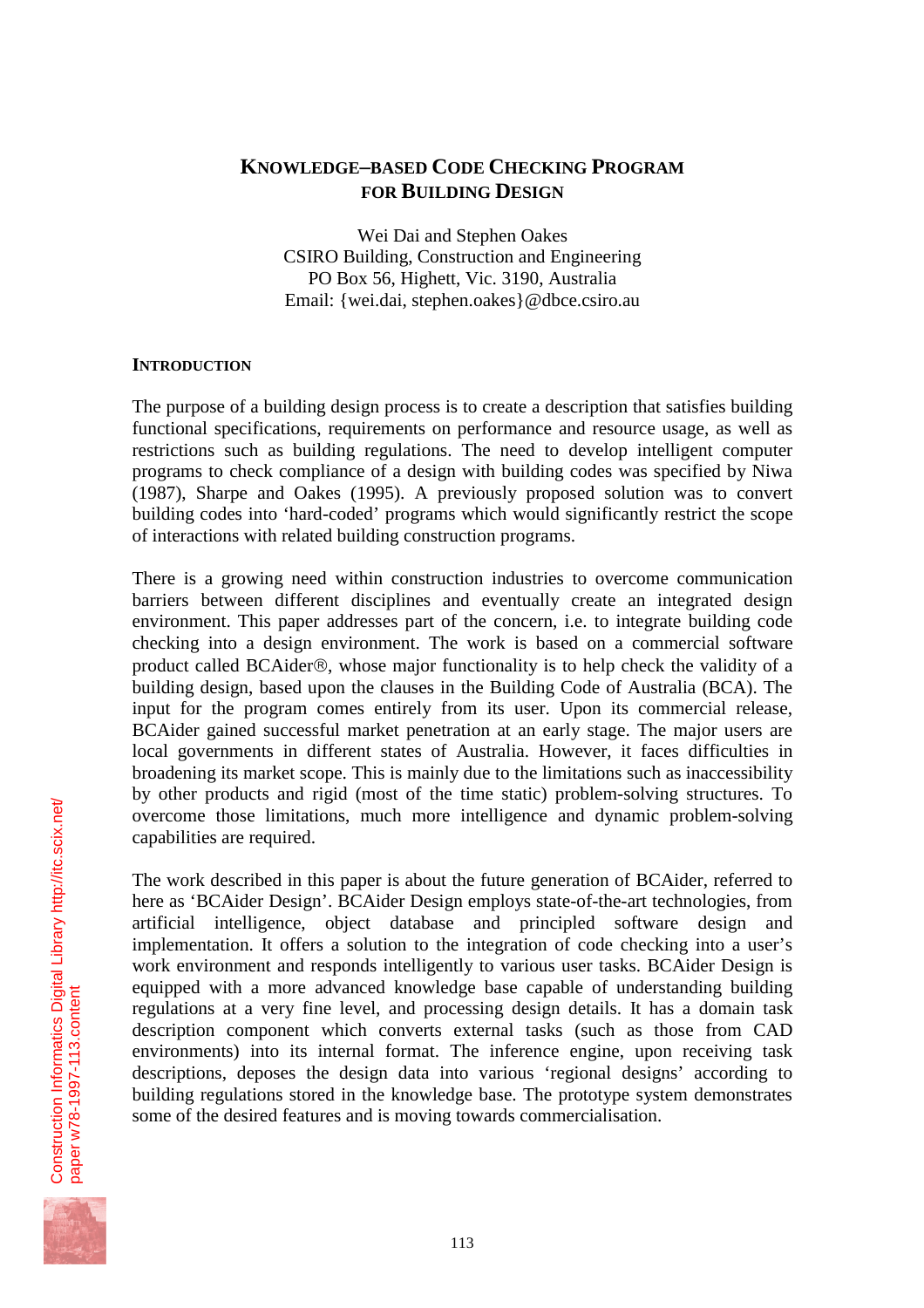#### **RESEARCH INITIATIVES**

The main objective of BCAider Design is to add the much needed intelligence (from a user's point of view) to the building code checking program and integrate this functionality with external software packages (i.e. CAD systems) within a design process. The addition of intelligence to BCAider (the current work of BCAider Design) can only be accomplished if it has access to the plans of the building under consideration. This access must allow BCAider Design to generate queries (e.g. 'Is there a door between room\_1 and room\_2?') and to store its own information, such as the distance from the furthermost corner of a room to the nearest 'required exit'. There must also be a mapping between the terminology used within BCAider Design (and implicitly the BCA) and the information structures used within the database that BCAider Design is accessing.

### **BACKGROUND INFORMATION**

BCAider Design is being developed using advanced technologies from knowledgebased systems which include knowledge representation, domain task representation, system state representation and inference control. Each component contributes one aspect of the knowledge-based system's problem-solving process.

# **Rule-based representation**

Rule-based representation is used to describe building code semantics. The representation template is given in Table 1.

| RuleID |                                   |
|--------|-----------------------------------|
|        |                                   |
| {      | LHS                               |
|        | Premise1: OAV;                    |
|        | Premise2: OAV;                    |
|        |                                   |
|        | Premise <sub>m</sub> : $OAV$ ;    |
|        | <b>RHS</b>                        |
|        | Conclusion1: OAV;                 |
|        | Conclusion2: OAV;                 |
|        |                                   |
|        | Conclusion <sub>n</sub> : $OAV$ ; |
|        |                                   |
|        | ACT                               |
|        | Action1: string;                  |
|        | Action2: string;                  |
|        |                                   |
|        | Action <sub>p</sub> : string      |
| ł      |                                   |

*Table 1: Rule representation template* 

A rule contains several parts. The LHS (left-hand side) describes all the conditions that a rule must satisfy before conclusions can be made. The RHS (right-hand side) contains all the conclusions. Each LHS or RHS unit (e.g. a premise or a conclusion) is described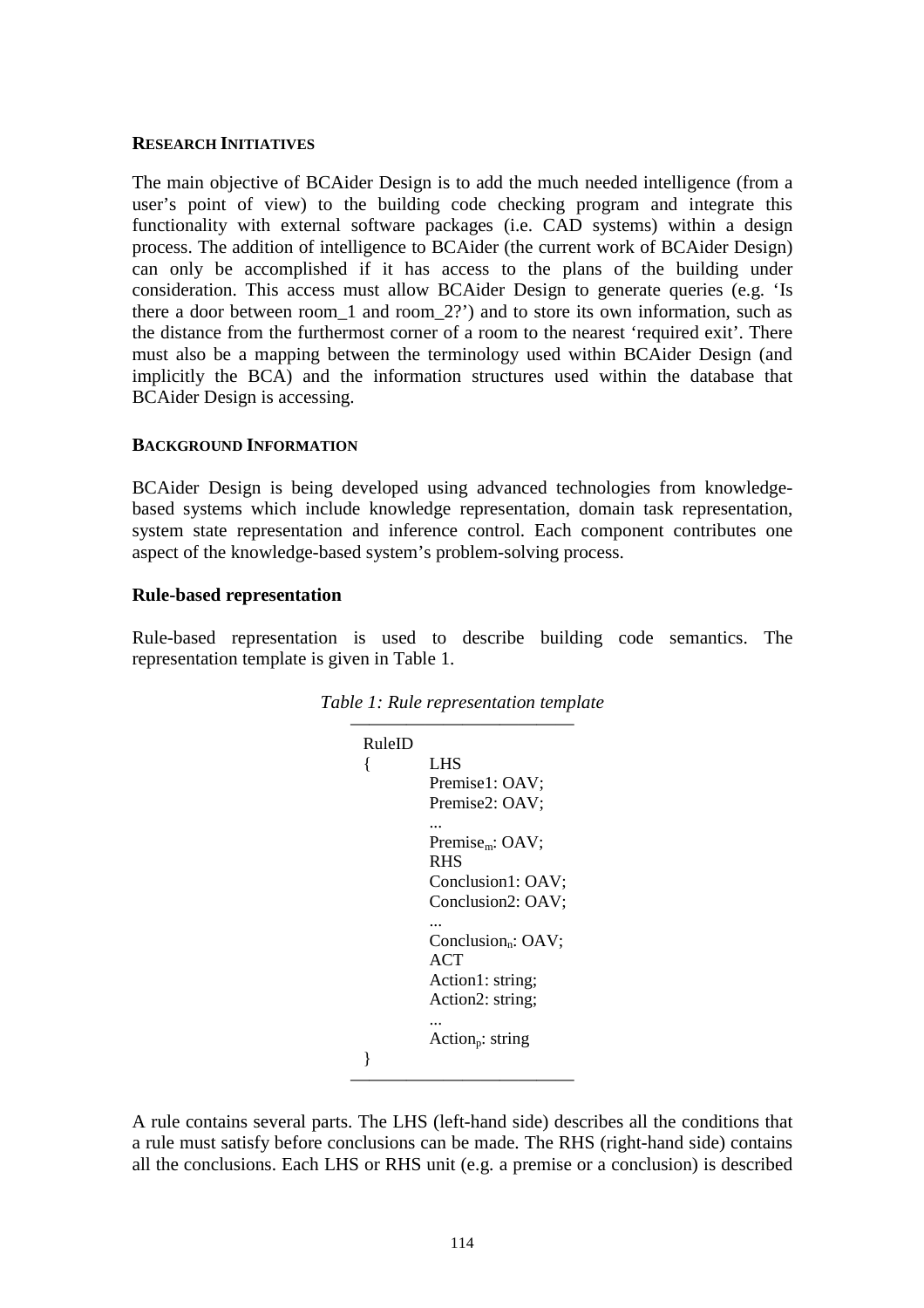by a type of object-attribute value (OAV). The other part of the rule is the action (ACT) section. The ACT contains all the actions to be performed once the rule conditions are satisfactory. Each action has a simple type of string.

#### **Domain task representation**

Domain task representation is used to describe a building design. The representation template is given in Table 2.

| ObjectID |                                  |
|----------|----------------------------------|
|          | Property1: AV;<br>Property2: AV; |
|          | Property <sub>k</sub> : $AV$ ;   |
|          |                                  |

*Table 2: Domain task representation template* 

The domain task to be processed by the knowledge-based system is described in terms of data objects. A data object is described by an arbitrary number of the properties (see Table 2). Each property has a type of attribute value (AV). The power of expressiveness of attribute-value pairs was discussed, from a design perspective, in the FBS (functional, behavioral and structural attributes) model (Gero 1990).

### **System state**

This describes the conclusions reached by the system at a particular point of time. This information is in terms of system state data objects, each of which is defined by an OAV.

### **Inference control**

Inference control concerns the knowledge-based system's problem-solving process. The program performing the inference task is called an inference engine. Upon receiving a domain task, the inference engine applies relevant knowledge to attempt a solution. The process of applying knowledge may require additional information which cannot be generated through deductions based on the knowledge the inference engine has. In this case, system state information (general facts) and domain task information (e.g. a building design) may help answer some of the system's questions. The last attempt (if the required information still cannot be obtained) is to obtain information directly from the user. Difference problem-solving strategies can be used in the inference engine, e.g. goal-directed and event-driven inference. Goal-directed inference uses backwardchaining to solve a problem, i.e. the task (goal) initiates the solution plans and results. Event-driven inference attempts the solutions in a forward-chaining fashion where any outcome is possible, such as a random number of design parts contradictory to building regulations.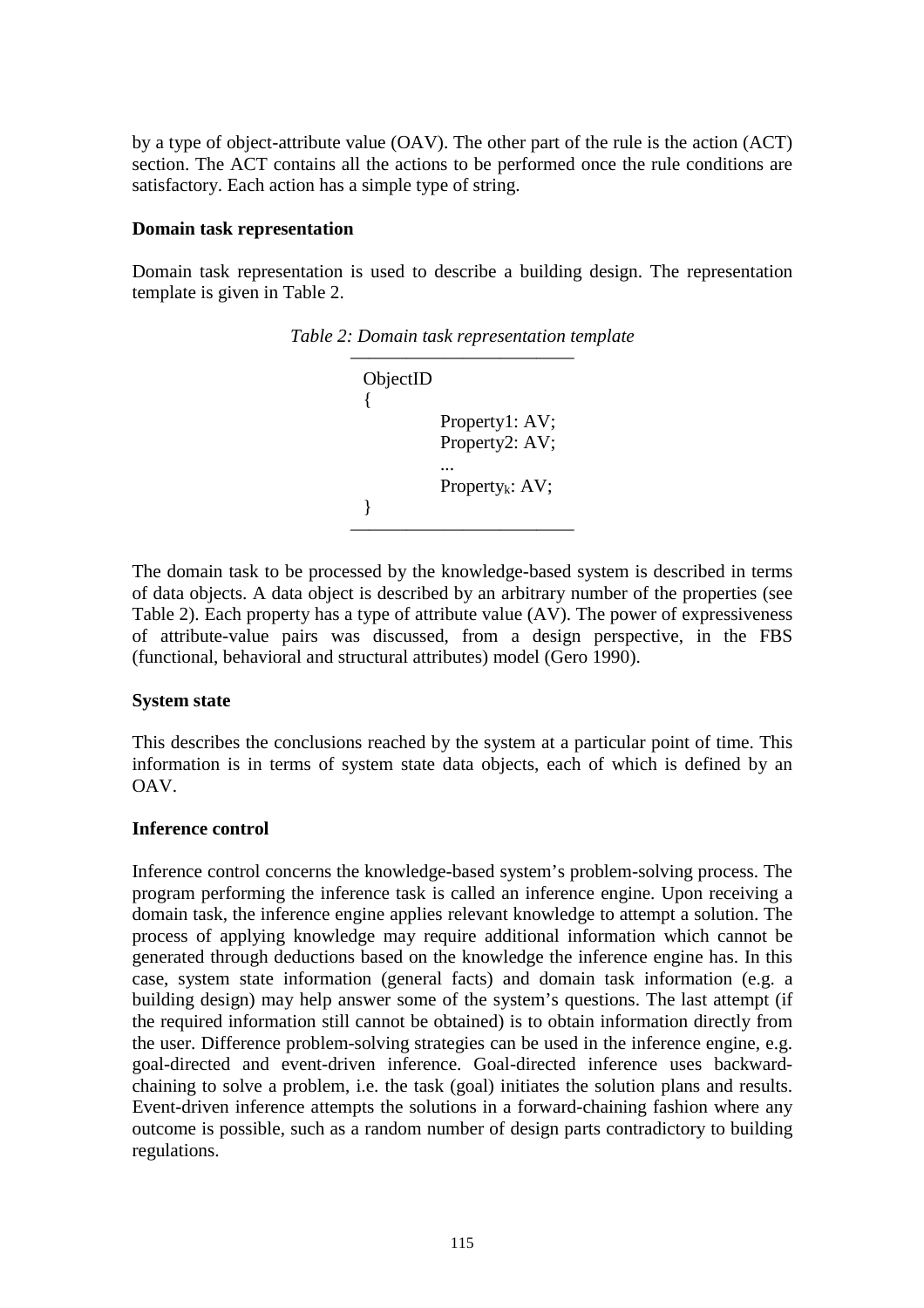#### **State-of-the-art computing technology**

BCAder Design is based on the research achievements in artificial intelligence, software reuse, software development environment, object database, etc. The outcome of these efforts is that high quality software products are produced in a cost-effective way.

The current state of the system's internal implementation includes domain-dependent and domain-independent graphic user interfaces linked with knowledge-based and database facilities. Software tools are also available for entering and editing knowledge and design data, and performing inference tasks based on event-driven or goal-directed strategies, or a combination of both.

In the application section, we shall see examples of combining the above-mentioned knowledge-based system components to solve building code compliance problems.

#### **KNOWLEDGE SOURCE: BUILDING CODE OF AUSTRALIA**

The Building Code of Australia (BCA) consists of eight sections. Each section contains a number of parts, and each part contains a number of clauses. A small number of clauses refer to a corresponding 'specification'. Specifications each also contain a number of clauses. The structure of the BCA is shown in Figure 1. Overall, there are about 300 clauses and 17 specifications in the BCA. In addition, each of the Australian states varies the national version of the BCA to some extent, generally by adding new clauses, or by varying existing ones.



*Figure 1: Structure of the BCA.*

BCAider operates at the clause level, allowing a user to select a clause and then 'process' it. (BCAider Design is not restricted to operating at the clause level. It may operate at the sub-clause level, depending upon the clause complexity and applicability.) Processing involves asking the user a series of questions in order to come to a conclusion. Questions usually require the user to select from a set of 'Yes/No'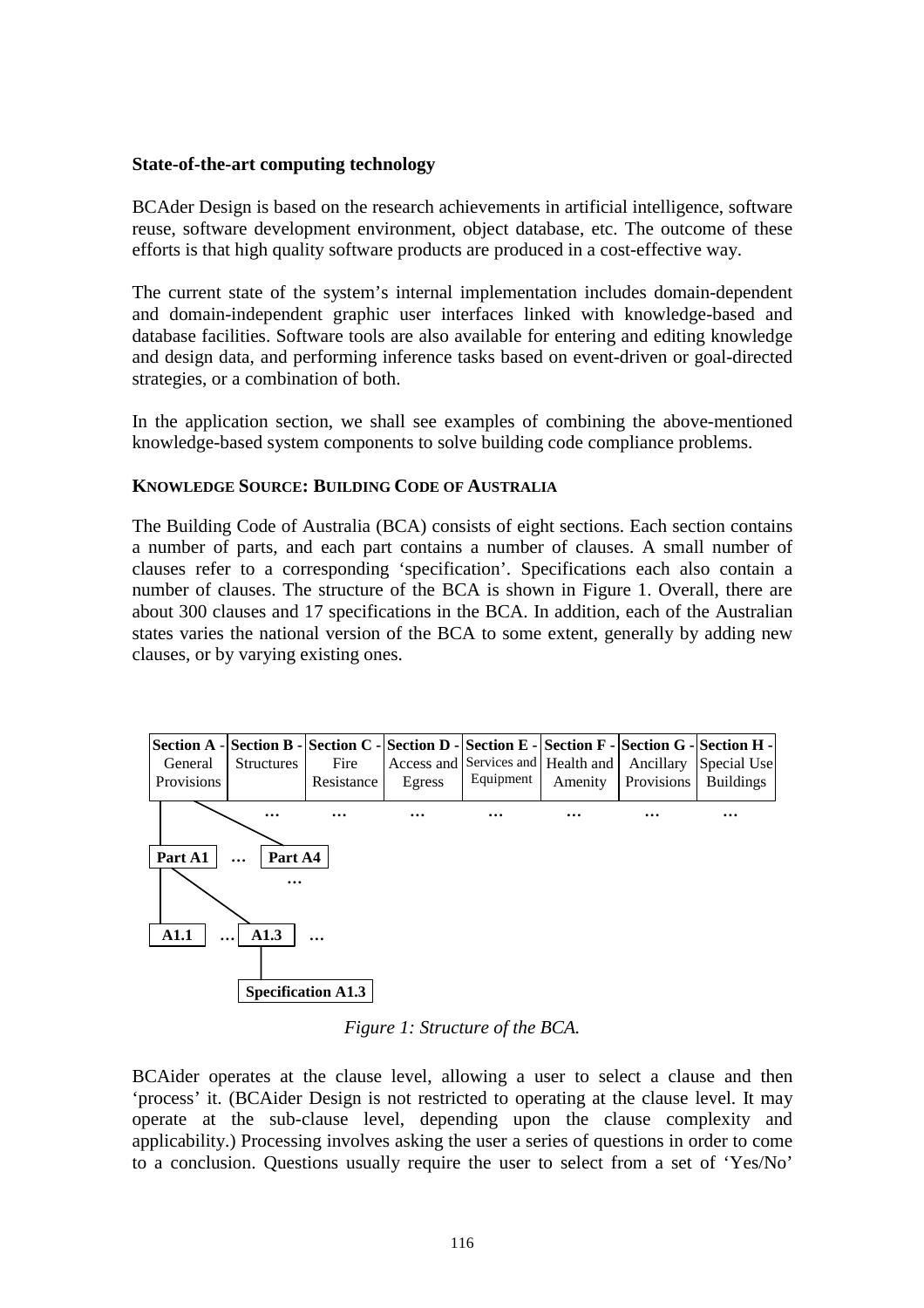buttons, but occasionally require the user to enter other forms of information, such as typing in a number. After the user enters enough information, the result of the compliance check ('Complied' or 'Not Complied') is displayed.

At any stage during the processing of a clause, the user may read the contents of the clause by activating the electronic version of the BCA, which is built into BCAider. Hypertext references to definitions, Australian Standards and other clauses are also available.

### **RELATED WORK: AUTOAIDER**

The current BCAider product on the market incorporates a limited interface to the popular CAD program AutoCAD. Known as AutoAider, this interface allows the AutoCAD user to identify BCA clauses that need to be checked as they work on a design. Although the interface is not particularly sophisticated, it is useful for a percentage of BCAider users.

AutoAider requires two items to be set up before it can be used. First, a small module has to be installed in AutoCAD. This module monitors any changes made to the design, and activates when the user inserts a new object that AutoAider knows about. Secondly, the AutoCAD user must use a set of predefined blocks when inserting objects (such as doors or windows) into their CAD design. Each such block has a type associated with it, and when it is inserted, AutoAider looks up a list of clauses that are associated with it. That list of applicable clauses is then displayed in a separate window for AutoAider. Once a list of clauses is displayed by AutoAider, the user may select one and then start up BCAider to process it, or jump directly to the electronic version of the BCA to read the clause.

AutoAider does not attempt to directly interpret an AutoCAD design; nor can it work on pre-existing designs. Indeed, any attempt to interpret a CAD design must rely on the use of at least a minimal form of object-orientation by the CAD application. AutoAider does little more than attempt to alert the user to a set of clauses that need to be checked when a particular type of object is inserted into a building design.

### **BCAIDER DESIGN FUNCTIONALITY SPECIFICATION**

There were several technology breakthroughs with the BCAider Design system, i.e. building design representation, building code representation and event-driven inference. Major system functionality is described as follows.

Upon receiving a design checking task from a user, the inference engine decomposes the design information into smaller parts (called regional designs) that attract immediate BCA solutions. The result is that any part of the design which is not complying with the BCA is identified, with the design content and related BCA clauses displayed. The new BCA knowledge base stores most of the intelligence required, and is capable of describing building regulation semantics in fine detail to allow the system to interact with external systems (such as CAD) effectively. It can be used for a diverse range of applications and is easily maintainable.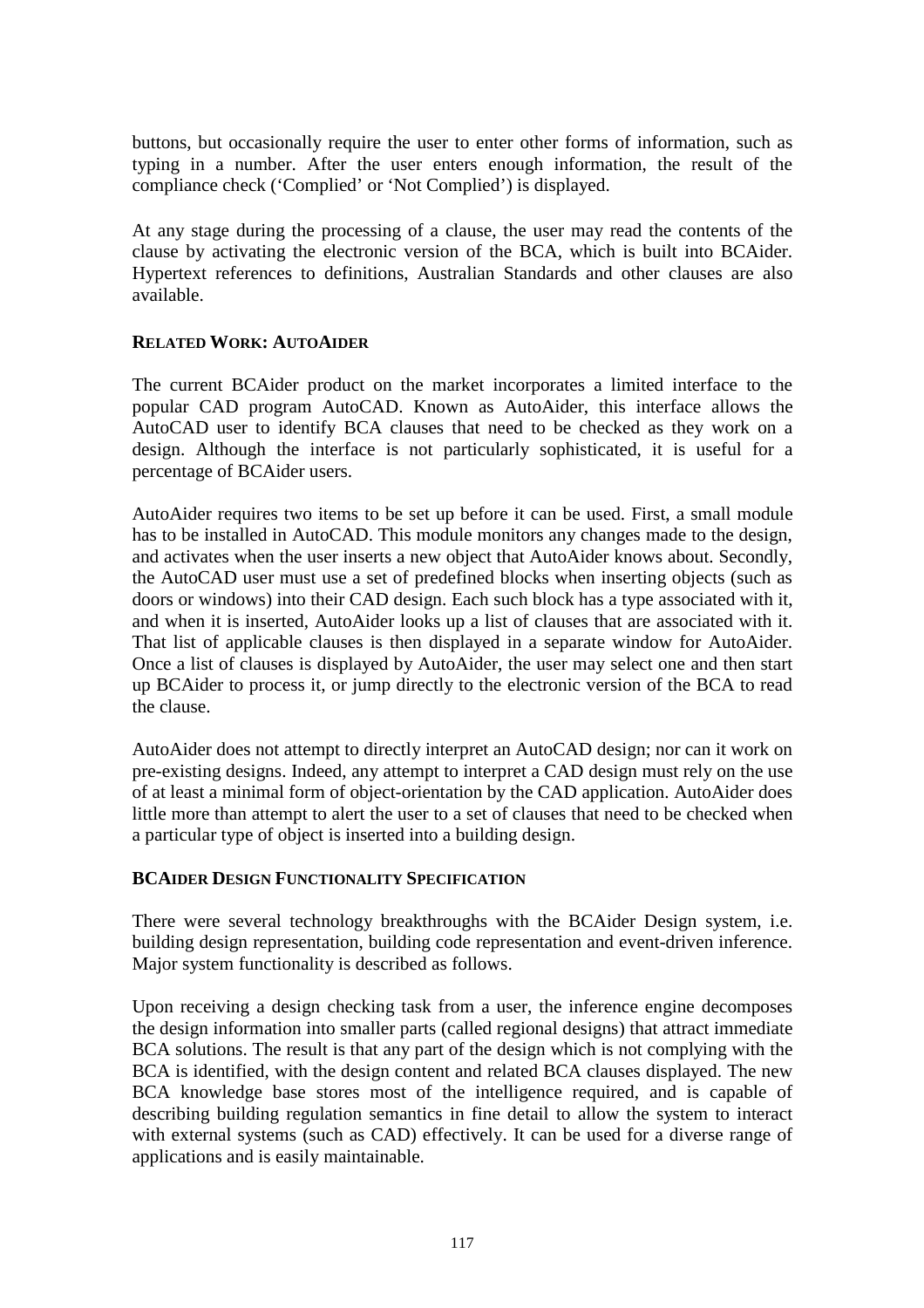All the system data (e.g. knowledge, design data, inference data) are stored and retrieved through a commercial object database system offering data persistency throughout any stages of computing. The system is thus capable of handling large-scale, high-performance application requirements, and uses computing resources very efficiently.

## **SYSTEM USABILITY**

An important feature of BCAider Design is to provide interactive support to users by tracking the progress of a design. When aspects of the design are recognised by BCAider Design (using long-established pattern-matching techniques from AI research), it can then initiate a check on the legality of the particular component or element. The reporting of conflicts with the BCA is interchangeable between a work environment (i.e. CAD) and testing window where compliance messages are displayed, since in many circumstances designers knowingly breach BCA regulations while developing a design as particular problems are studied. BCAider Design still needs to maintain a current model of the design so that there are not lengthy delays in producing reports when requested.

It is currently envisaged that BCAider Design will run as a separate process to CAD systems, using streams to communicate between the processes. The use of streams will provide a great deal of flexibility; it may be possible to use the hardware/operatingsystem independence emerging under the Java language to provide client/server-type support to a wider range of systems than can currently be supported.

The initial structure of the communication mechanism will use bi-directional streams. The CAD systems will relay the commands issued by the user to BCAider Design. When BCAider Design recognises an action that is relevant, such as the creation of a new door, BCAider Design will initiate checking on that object. BCAider Design will then monitor the state of the relevant objects to check whether they comply with the BCA. When a report is requested by the user, BCAider Design can then generate this through the CAD system or as a text file on the hard disk describing the objects checked and whether they comply with the BCA or not.

# **COMMUNICATION COMPATIBILIY WITH EXTERNAL SYSTEMS**

An important strength of BCAider Design is that it has been designed to work within a design environment. This is because of the intelligence incorporated in the system that is capable of understanding a building design at the design level of BCA. The intelligence comes from the descriptive power of a new BCA knowledge base.

The design task representation module of BCAider Design receives the 'converted' building design information originated from a CAD system. The information received is stored in terms of data objects and processed by the inference engine. The conversion process aims at translating CAD output into BCAider Design internal format which is currently designed to be compatible with international standard STEP (Standard for the Exchange of Product Model Data, ISO 10303:11, ISO 10303:21).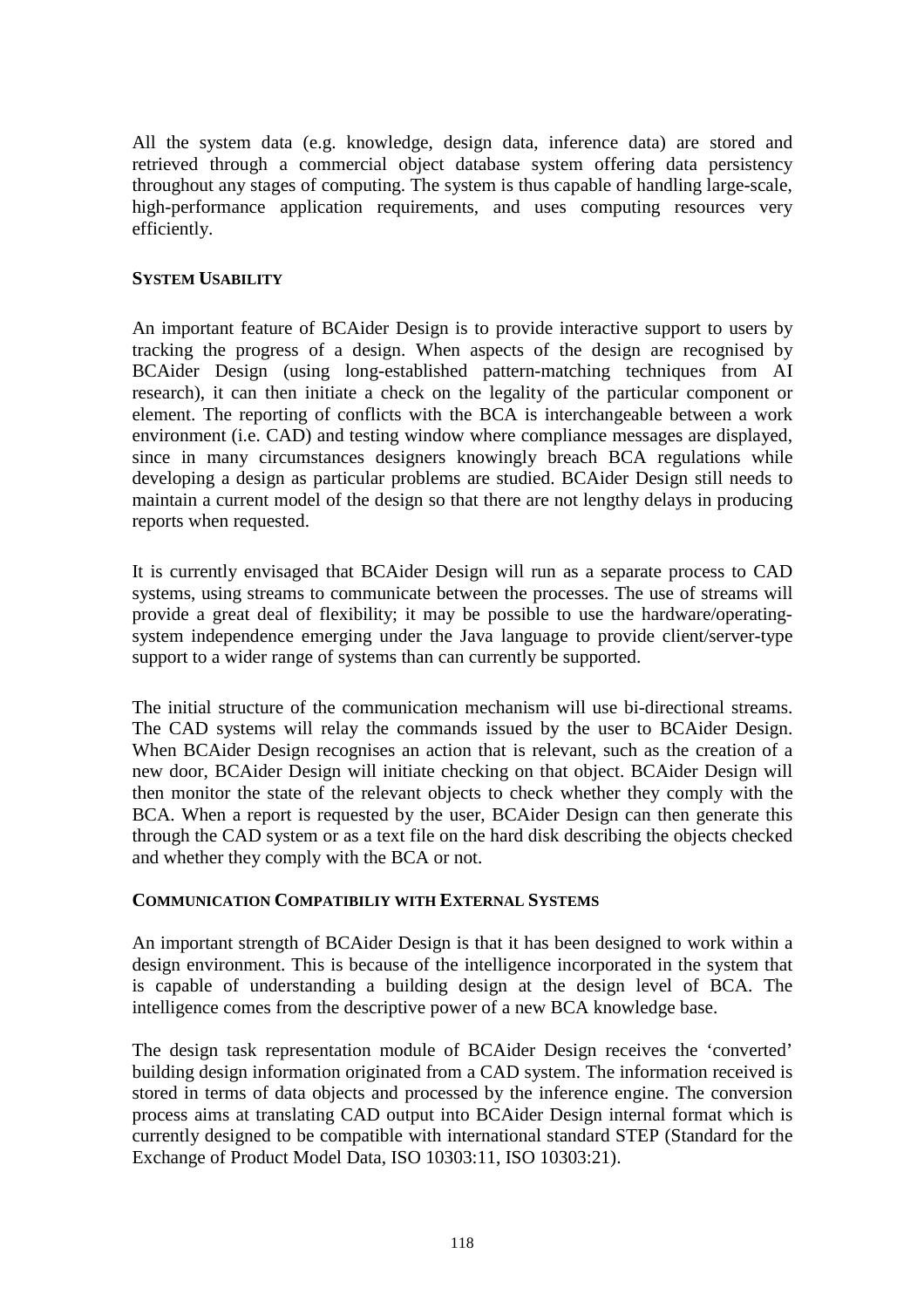| bca.kb - BCAider Design                                                                                    |                 | $  $ $\theta$ $ $ $\times$                                                                             |
|------------------------------------------------------------------------------------------------------------|-----------------|--------------------------------------------------------------------------------------------------------|
| Knowledge<br>Eile<br>Edit<br><b>View</b><br>Inference<br>$\blacksquare$ el kinki oo oo o o o o o o o o o o | Reference Help  |                                                                                                        |
|                                                                                                            |                 |                                                                                                        |
|                                                                                                            |                 |                                                                                                        |
| <b>Rule Base Editor</b>                                                                                    |                 |                                                                                                        |
| Rule ID                                                                                                    | Left hand side  | Presistent store                                                                                       |
| Rule3.3a.1<br>싀                                                                                            | Object          | \$A<br>doorway is from<br>$\triangle$ dd $\rightarrow$                                                 |
| Rule3.3a.2<br>Rule3.3b                                                                                     | Attribute       | \$A<br>lis one of \$\$Z<br>doorway open into \$B<br>Modify                                             |
| Rule3.3c1<br>Rule3.3c2                                                                                     |                 | \$B<br>is one of \$\$Y                                                                                 |
| Rule3.3c3                                                                                                  | Value           | ¦\$B<br>require to be<br>fire isolated<br><- Remove                                                    |
| Rule3.4a<br>Rule3.4b                                                                                       |                 |                                                                                                        |
| Rule3.4c<br>Rule3.4d                                                                                       | Right hand side | Presistent store                                                                                       |
| RuleD1.7a<br>RuleD <sub>2.2a1</sub>                                                                        | Object          | D1.7a<br>inconsistent with<br>design<br>Add ->                                                         |
| RuleD <sub>2.2a2</sub>                                                                                     | Attribute       | Modify                                                                                                 |
| RuleD2.2b1                                                                                                 |                 | <-Remove                                                                                               |
| RuleD1.7a                                                                                                  | Value           |                                                                                                        |
|                                                                                                            |                 |                                                                                                        |
| New Rule                                                                                                   | Action          | Presistent store<br>$\triangle$ dd ->                                                                  |
| Edit RuleID                                                                                                |                 |                                                                                                        |
|                                                                                                            |                 | Modify                                                                                                 |
| Delete Rule                                                                                                |                 | <- Remove                                                                                              |
|                                                                                                            |                 | Cancel<br>OK                                                                                           |
|                                                                                                            |                 |                                                                                                        |
|                                                                                                            |                 |                                                                                                        |
|                                                                                                            |                 |                                                                                                        |
|                                                                                                            |                 |                                                                                                        |
| For Help, press F1                                                                                         |                 |                                                                                                        |
| $\vert \equiv$ C:\<br><b>A</b> Start Q Exploring -                                                         | Microsoft Off   | <b>B</b> Eudora Pro<br>W Microsoft W   <b>Post bca.kb - B</b>   BCA Applic<br>€ 15:27<br>Q Exploring - |
|                                                                                                            |                 | Figure 2: Content of Rule $D1.7(a)$ .                                                                  |

IAI (International Alliance for Interoperability) is developing the Industry Foundation Class (IFC) for the building construction industry. The IFC is based on the same technology (e.g. Express) as the STEP standards. IAI is focused solely on the building construction industry. This reduces the scope of the projects and removes much of the complexity that the STEP projects must deal with.

The development of the BCAider Design two-way communication mechanism is in line with international progress in STEP and IFC. Inference results can then be sent via the same translation/conversion mechanism to a CAD environment. Work on communication between BCAider Design and CAD systems is in progress, and will be a major focus of research in the future.

### **RUN-TIME EXAMPLE**

In this section, we use BCA Clause  $D1.7(a)$  as an example to show how a practical problem is solved by BCAider Design. The BCA clause is given below.

Clause D1.7

(a) A doorway from a room must not open directly into a stairway, passageway or ramp that is required to be fire-isolated unless it is from-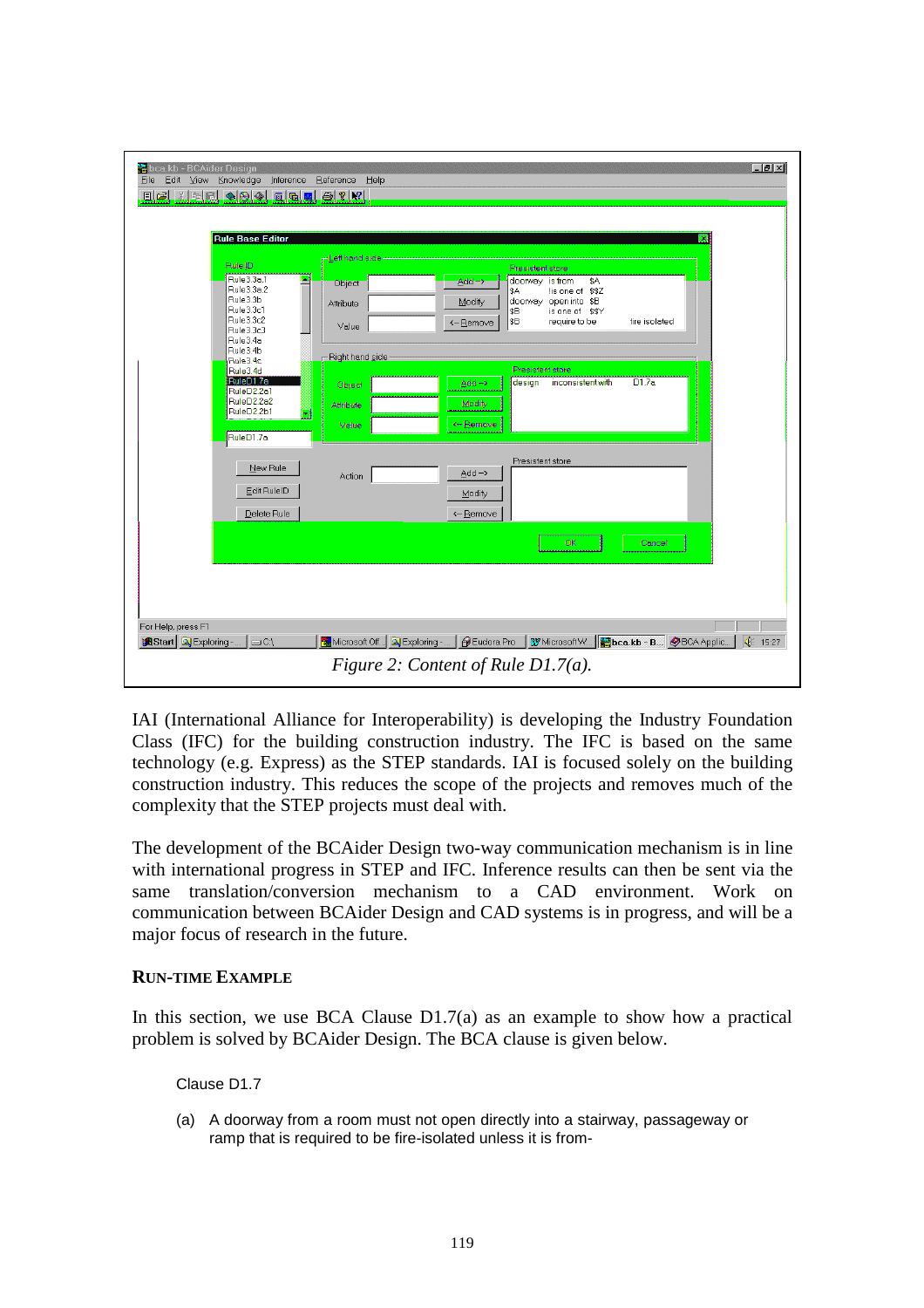| Event Driven Inference                                                                                                                                                                                                       |                                                                                                                                                                                                                                  | $\vert x \vert$                                                                                                                                               |
|------------------------------------------------------------------------------------------------------------------------------------------------------------------------------------------------------------------------------|----------------------------------------------------------------------------------------------------------------------------------------------------------------------------------------------------------------------------------|---------------------------------------------------------------------------------------------------------------------------------------------------------------|
| Design Data Structure<br><b>E-</b> design8                                                                                                                                                                                   | Satisfied design<br>s                                                                                                                                                                                                            | X Unsatisfied design                                                                                                                                          |
| ■ building is of Class3                                                                                                                                                                                                      |                                                                                                                                                                                                                                  | <b>BCA Application Help</b><br>- 0 ×<br>File Edit Bookmark Options Help                                                                                       |
| ■ building subject to C1.5                                                                                                                                                                                                   |                                                                                                                                                                                                                                  | <b>Back</b><br>Contents<br>Index<br>Print                                                                                                                     |
| III number of storey exit = 1<br>■ storey has horizontal exit<br><b>E</b> -√ design9<br>$\Box$ <b>X</b> design<br>■ doorway is from kitchen<br>■ doorway open into passageway<br><b>E</b> design12<br><b><i>Laurence</i></b> |                                                                                                                                                                                                                                  | D Access and Egress<br>ABC<br>Section:<br><b>DEF</b><br>D1 Provision for Escape<br>Part:<br>GH <sub>1</sub><br>D1.7 Travel via fire-isolated exits<br>Clause: |
|                                                                                                                                                                                                                              | $\blacktriangle$<br>(a) A doonway from a room must not open directly into a stainway,<br>passageway or ramp that is required to be fire-isolated unless it is from-<br>a public lobby, corridor, hallway, or the like; or<br>(i) |                                                                                                                                                               |
| Conclusion                                                                                                                                                                                                                   |                                                                                                                                                                                                                                  | a sole-occupancy unit occupying all of a storey, or<br>(i)                                                                                                    |
| design inconsistent with D1.7a                                                                                                                                                                                               | IF<br>D1.7a                                                                                                                                                                                                                      | a sanitary compartment, airlock or the like.<br>(iii)                                                                                                         |
|                                                                                                                                                                                                                              |                                                                                                                                                                                                                                  | OK<br>Cancel                                                                                                                                                  |
|                                                                                                                                                                                                                              |                                                                                                                                                                                                                                  |                                                                                                                                                               |

- (i) a public lobby, corridor, hallway, or the like; or
- (ii) a sole-occupancy unit occupying all of a storey; or
- (iii) a sanitary compartment, airlock or the like.

The relevant computable BCA rule for the above clause is presented in **Error! Reference source not found.**. In the example rule, three special symbols are used: '\$\$' for static values binding, '\$' for dynamic value binding, and '!' is a logical NOT.

The inference results, i.e. the detailed checking of the received design information, are given in **Error! Reference source not found.**.

#### **CONCLUSION**

The paper describes the use of state-of-the-art information technologies used for building construction applications. These technologies were used in the development of the BCAider Design system, whose main strengths are its capability to understand a building design at BCA (detailed semantics) design level, and its potential to support communications with external application systems such as CAD systems.